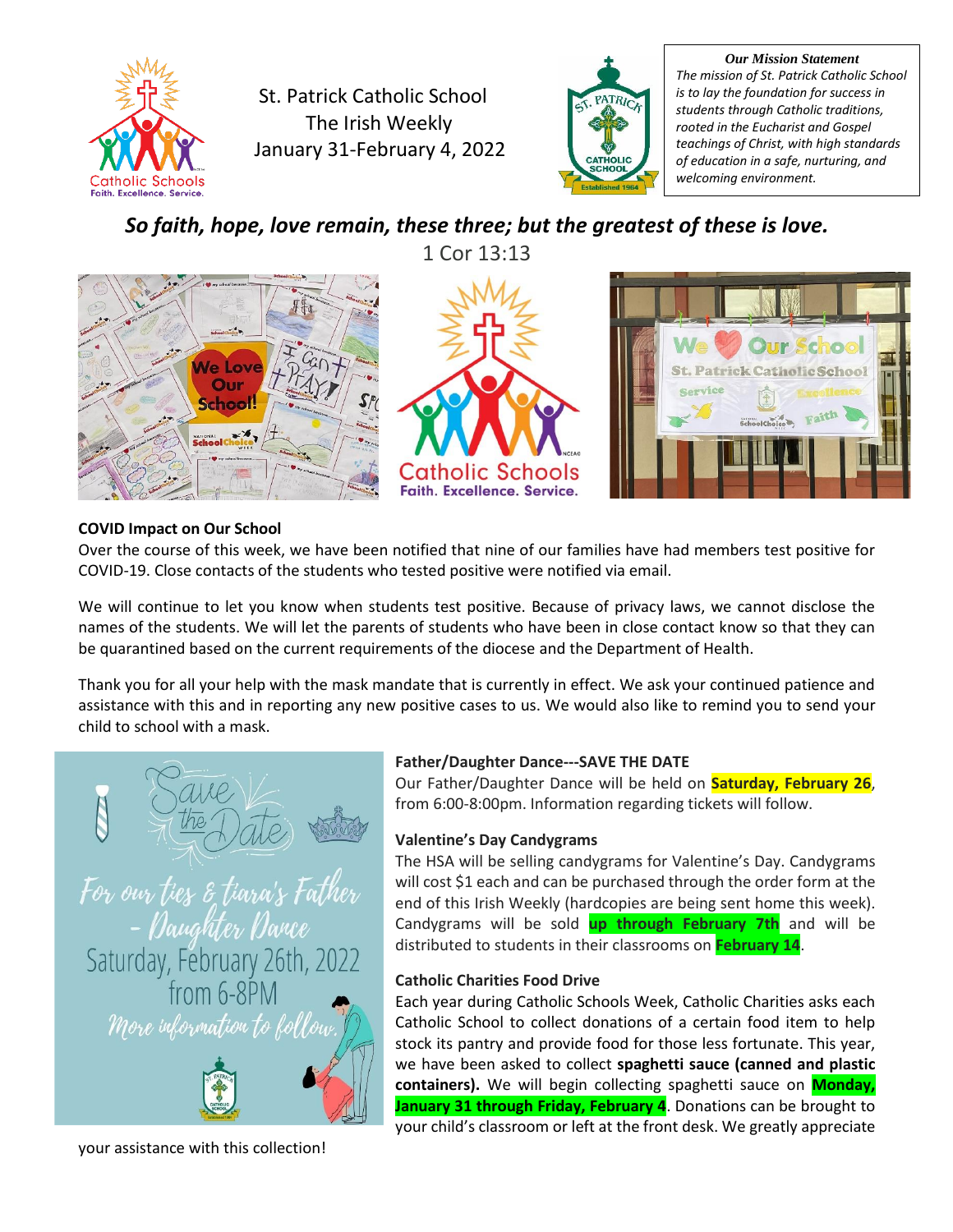### **Student Council Coat Drive**

Student Council Needs Your Help!!! It's time for the annual ST. PATRICK'S COAT DRIVE We are collecting items listed below for those in need at our local homeless shelters. Items needed: Coats, Jackets, Sweaters, Sweatshirts , Socks and Blankets. Your Child should bring items to school and give to their homeroom teacher. The items will be distributed to our local homeless shelters. The Dates for collection will be from **January 24th to Feb 4th**! Thank you for helping our students to understand the importance of living out the Corporal Works of Mercy. If you cannot help at this time, we ask that you pray for the success of our coat drive. If you have any questions, please contact G. Parker[, gparker@spcsjax.org](mailto:gparker@spcsjax.org)

#### **Art Help Wanted**

Our art show will be held on **February 3**. Mrs. Allen needs two parent volunteers to assist her. If you are interested, please contact her at [ajallen@spcsjax.org.](mailto:ajallen@spcsjax.org)



#### **Time is Running Out to Apply for 2021-2022 Scholarships**

If you have not applied for a Florida Tax Credit or Family Empowerment Scholarship for this current school year, now is the time to do so. Step Up for Students will close applications for the 2021-2022 school year on **January 31**. Please use the QR Code to the left to apply for your scholarships.

#### **Health Reminders**

Please remember that your child must be fever-free (without fever-reducing medication) for 24 hours before returning to school after an illness. Also, please remember that if your child is absent for three consecutive school days, that we need a note from a doctor to be given to the office upon their return.

#### **Lunch Volunteers Needed**

We are looking for 1-2 parents who would like to volunteer to assist with lunchroom during the week. Our lunch periods run from 11:00-12:30. If you would like to volunteer to help in the lunchroom, please contact the school office.

# **St. Patrick Catholic School Honor Roll and Special Awards—Quarter 2**

Congratulations to the following students for earning honor roll for the second quarter of the school year: *A/B Honor Roll (no grade <80):* John Paul Bagan, Bella Baudoin d'Ajoux, Lyra Bird, Malaija Brooks, Labella Daniels, Paris English, Sean Hassan, Abel Lian, Lily McKelvey, Decklan Milner, Ashtin Pangilinan, Lillian Sapp, Ryiah Stamper, Hannah Vogelsong, Emma Wetherell, Rielle Glover, Amani Jones, Nathan Lewis, Donavon Mattis, Victoria Welliver, Alexandra Richards

*A Honor Roll (no grade <90):* Jude Arjona, Kimberly Bowens, Brian Ferm, Zachary Fox, Ryleigh Green, Jillian Kay, Sophie Kluessner, Irena Lee, Lucia Pearson, Violet Pollum, Isabella Rivera, Liam Trujillo, Abigail VanBlaricum, Austin Williams, Alexander Wisnewski, Breanne Belcher, Emily Chen, Faith Ott

*Principal's Honor Roll (no grade<95):* Brooklyn Baptist, Bennett Gasson, Aliyah Hagan, Elani Kellow, Celia Mabry, Nelson Okafor, Kyla Paysinger, Eldana Rodgers, Elijah Wayne, AnnaMarie Mathews

*St. Dominic Savio/St. Maria Goretti Award (outstanding behavior):* LJ Leisch, Isabella Gonzalez, Amelia Dolyak, Joy Mateo, Julian Mainster, Mabel Romeu, Dylan Cooper, McKenzie Falk, Sean Hassan, Liam Trujillo, Khloe Strickland, Decklan Milner, Aysleigh Rea, Lily Hassan, Michael Foster, Kailee Glover

*St. Thomas Aquinas/St. Catherine of Sienna Award (outstanding academic performance):* Avery Hogan, Mackenzie Long, Kyleigh Hyskell, Axton Darrh, Travis Vu, King Jones, Kaiden McCoy, Oliver Fredericks, Lily Clark, Eli Wayne, Brian Ferm, Kyla Paysinger, Abel Lian, Ryleigh Green, Aiden Sachinski, Gabrielle Legere, Alexandra Richards

#### **Bishop Kenny Honor Roll—2 nd Quarter**

Congratulations to the following SPCS Alumni who earned Honor Roll at Bishop Kenny for the second quarter: *First Honors*: Benjamin Belcher, Saoirse Comerford, Sophia Nunez-Salinas, Miguel Aponte, Rose Montana *Second Honors:* Sarah Bagan, Jataivion Fields, Ava Pratico, Trent Spaulding, Davilynn Veres, Rchard Alvarado-Patel, Logan Ellzey, Leah Klingaman, Arisa Nakamichi, Steven Taylor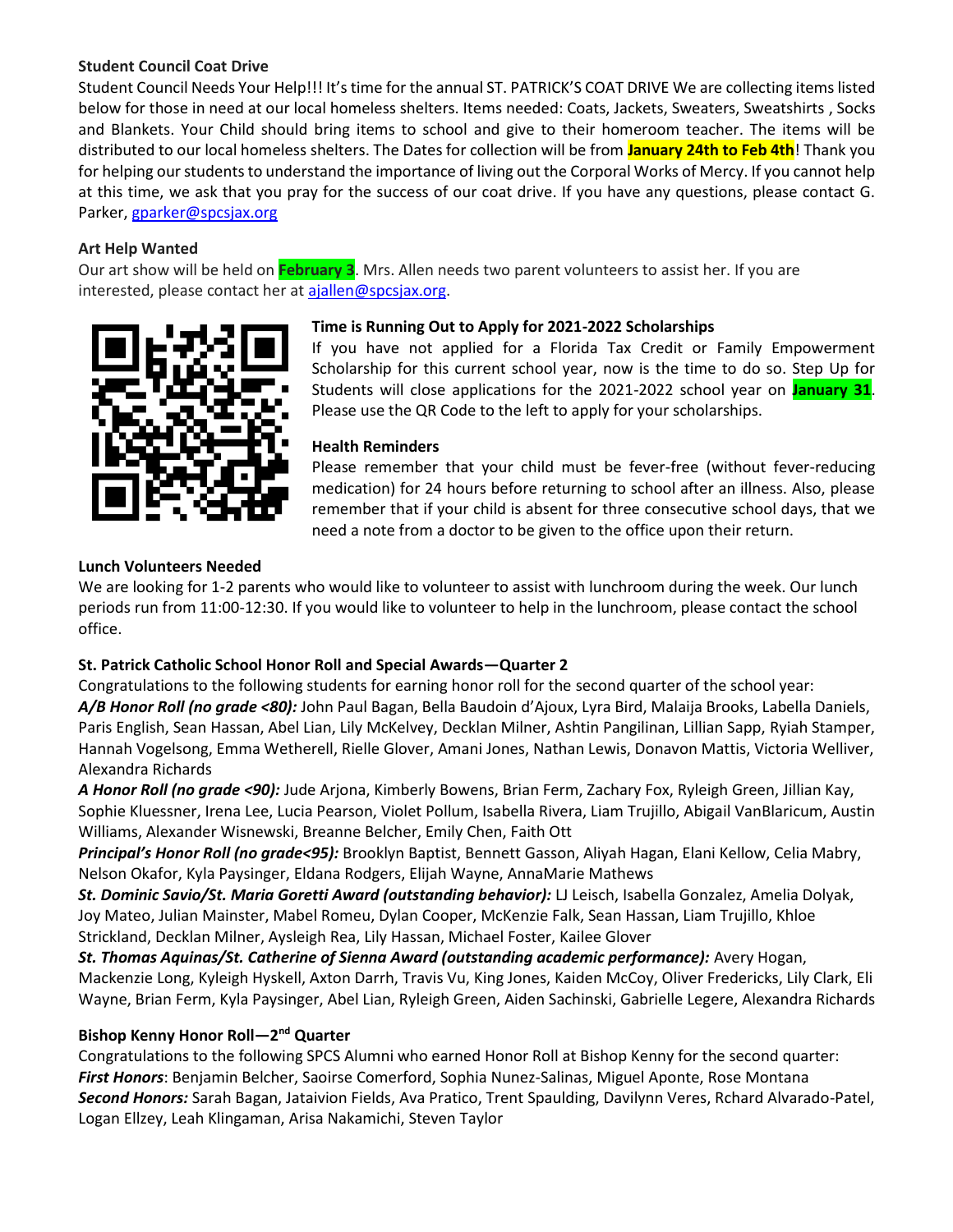#### **Catholic Schools Week Themes and Activities**

|                   | Monday 1/31            | Tuesday 2/1            | <b>Wednesday 2/2</b>   | Thursday 2/3           | Friday 2/4             |
|-------------------|------------------------|------------------------|------------------------|------------------------|------------------------|
| <b>Theme</b>      | Celebrating Our        | <b>Celebrating Our</b> | <b>Celebrating Our</b> | <b>Celebrating Our</b> | Celebrating Our        |
|                   | <b>Nation</b>          | <b>Students</b>        | <b>Families</b>        | Vocation               | Faculty/Staff          |
| <b>Dress</b>      | <b>School Uniform</b>  | N.U.T. Day (please     | Kids dress as          | <b>Regular Dress</b>   | <b>Regular Dress</b>   |
| Code              | with Red, White        | follow guidelines in   | their parents          | Code bottoms           | Code                   |
|                   | and Blue socks         | school handbook)       |                        | with spirit shirts     |                        |
|                   | and sweatshirts        |                        |                        |                        |                        |
| <b>Special</b>    | <b>Special Morning</b> | <b>Special Morning</b> | <b>Special Morning</b> | <b>Special Morning</b> | <b>Special Morning</b> |
| <b>Activities</b> | Prayer                 | Prayer                 | Prayer                 | Prayer                 | Prayer                 |
|                   | In-Class Activities    | Special Treat at Lunch | Family Picnic/         | Adoration and          | <b>Breakfast treat</b> |
|                   |                        | In-Class Activities    | Tailgate for           | activities led by      | for the faculty        |
|                   |                        |                        | lunch                  | the Sisters            |                        |

#### **This Week-At-A-Glance**

#### **Sunday, January 30—Celebrating Our Parish**

• Coffee and Donuts after the 10am Mass (hosted by Grades 3-5)

#### **Monday, January 31 –Celebrating Our Nation**

- Students may wear red, white and blue socks and sweatshirts with their school uniforms
- Student Council Coat Drive
- HSA Valentine Candygram Sale
- Catholic Charities spaghetti sauce drive (please bring to homeroom class)

#### **Tuesday, February 1—Celebrating Our Students**

- Student N.U.T. Day—please follow the guidelines in the school handbook
- Student Council Coat Drive
- HSA Valentine Candygram Sale
- Catholic Charities spaghetti sauce drive (please bring to homeroom class)
- Soccer Shots on Campus
- Volleyball Double-Header @St. Matthew's (5pm, 6pm)
- Reconciliation Prep Class 6-7:30pm

#### **Wednesday, February 2—Celebrating Our Families**

- Students dress as their parents (or school uniform)
- Parent/Student picnic/tailgate lunch
- Student Council Coat Drive
- HSA Valentine Candygram Sale
- Catholic Charities spaghetti sauce drive (please bring to homeroom class)

#### **Thursday, February 3—Celebrating Our Vocation**

- Students should be in school uniform bottoms with spirit shirts
- Student Council Coat Drive
- HSA Valentine Candygram Sale
- Catholic Charities spaghetti sauce drive (please bring to homeroom class)

#### **Friday, February 4—Celebrating Our Faculty/Staff**

- Students should be in school uniform
- Student Council Coat Drive
- HSA Valentine Candygram Sale—**Forms due Monday 2/7**
- Catholic Charities spaghetti sauce drive (please bring to homeroom class)—**last day Monday 2/7**